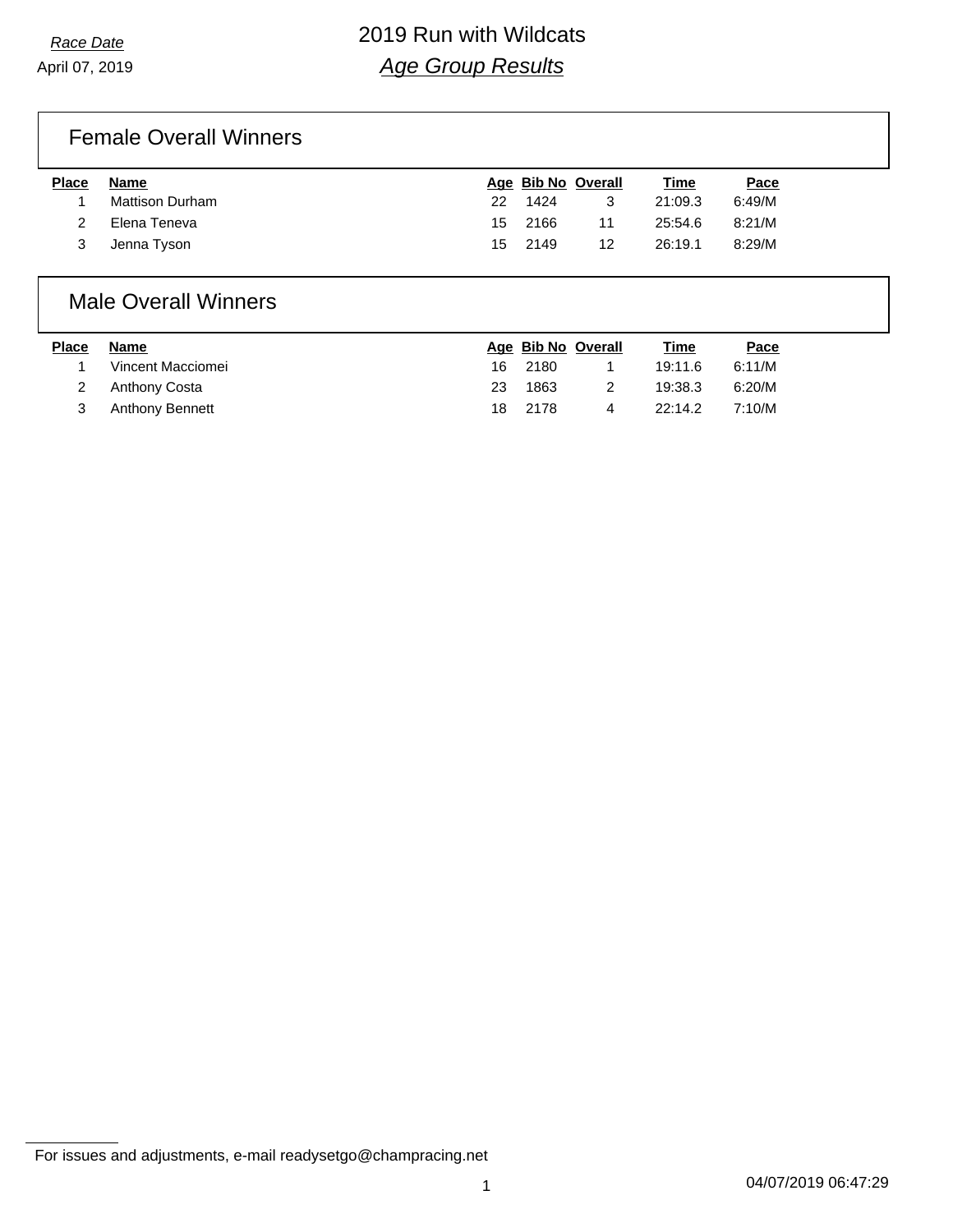# *Race Date* 2019 Run with Wildcats *Age Group Results*

Female 15 and Under

| <b>Place</b> | Name            |     |         | Age Bib No Overall | <b>Time</b> | Pace    |
|--------------|-----------------|-----|---------|--------------------|-------------|---------|
|              | Sara White      | 12. | 2238    | 18                 | 28:07.7     | 9:04/M  |
|              | 2 Taylor Susany |     | 15 2113 | 24                 | 31:31.1     | 10:10/M |

# Male 15 and Under

| Place | Name               | Age Bib No Overall |    | Time    | <u>Pace</u> |
|-------|--------------------|--------------------|----|---------|-------------|
|       | Sean Adams         | 15 2132            |    | 24:17.6 | 7:50/M      |
|       | Carmen JR Larubbio | 15 2156            | 10 | 25:42.2 | 8:17/M      |

# Female 16 to 24

| <b>Place</b> | <b>Name</b>         |     | Age Bib No Overall |    | <b>Time</b> | Pace    |
|--------------|---------------------|-----|--------------------|----|-------------|---------|
|              | Kaeleigh Blough     | 21  | 2143               | 15 | 27:44.7     | 8:57/M  |
|              | Sabina Fiorentine   | 16. | 2171               | 17 | 27:51.7     | 8:59/M  |
|              | Sophie Fiorentine   | 16  | 2172               | 19 | 28:33.7     | 9:13/M  |
|              | Angelina Orbin      | 16  | 2130               | 22 | 31:27.5     | 10:09/M |
| 5            | Sabrina Bartholomew | 18  | 2140               | 23 | 31:27.6     | 10:09/M |

### Male 16 to 24

| <b>Place</b> | Name                   |    |      | Age Bib No Overall | <b>Time</b> | Pace    |  |
|--------------|------------------------|----|------|--------------------|-------------|---------|--|
|              | William Palma          | 23 | 2194 | 8                  | 24:49.1     | 8:00/M  |  |
|              | <b>Brandon Serrand</b> | 16 | 1389 | 20                 | 30:09.3     | 9:44/M  |  |
|              | Michael Pape           | 23 | 1500 | 25                 | 32:04.5     | 10:21/M |  |
|              |                        |    |      |                    |             |         |  |

#### Male 25 to 34

| <b>Place</b> | Name            |    | Age Bib No Overall | <u>Time</u> | Pace   |
|--------------|-----------------|----|--------------------|-------------|--------|
|              | Phillip Arsotti | 26 | 1681               | 22:29.6     | 7:15/M |

#### Male 35 to 44

| <b>Place</b> | <b>Name</b>    |     | Age Bib No Overall |    | <u>Time</u> | Pace   |  |
|--------------|----------------|-----|--------------------|----|-------------|--------|--|
|              | Lou Mateo      | 40. | 1777               | 9  | 24:50.8     | 8:01/M |  |
|              | Victor Masters | 39  | 2214               | 13 | 26:30.3     | 8:33/M |  |
|              | Russel X       | 35  | 2058               | 21 | 30:26.6     | 9:49/M |  |

For issues and adjustments, e-mail readysetgo@champracing.net